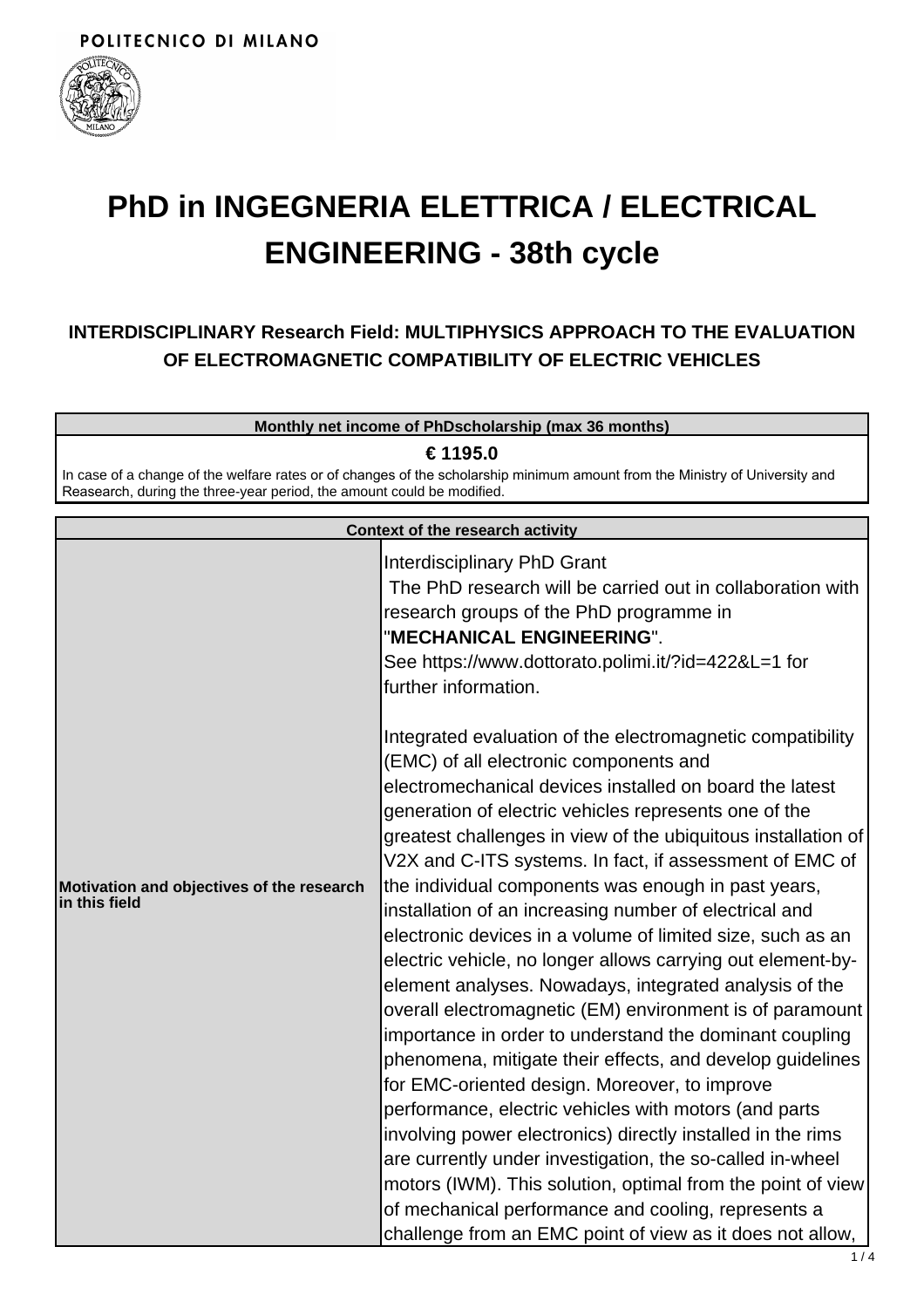

|                                                                                        | or only allows in part, installation of all those shields that<br>are usually used. Aim of this research is therefore to<br>develop an integrated mechanical-electrical-EMC multi-<br>physics approach for the design of electromechanical<br>components of the latest generation electric vehicles, with<br>particular attention to solutions with IWM. This research<br>activity will address both design and experimental<br>verification, with the aim of providing OEMs with practical<br>indications on how to optimize their solutions.                                                                                                                                                                                                                                                                                                                                                                                                                                                   |  |
|----------------------------------------------------------------------------------------|--------------------------------------------------------------------------------------------------------------------------------------------------------------------------------------------------------------------------------------------------------------------------------------------------------------------------------------------------------------------------------------------------------------------------------------------------------------------------------------------------------------------------------------------------------------------------------------------------------------------------------------------------------------------------------------------------------------------------------------------------------------------------------------------------------------------------------------------------------------------------------------------------------------------------------------------------------------------------------------------------|--|
| Methods and techniques that will be<br>developed and used to carry out the<br>research | As mentioned in the research objectives, both theoretical<br>and experimental techniques to be implemented in this<br>project are highly interdisciplinary. The aim is to move<br>from a step-by-step design approach (mechanical,<br>electrical, electromagnetic compatibility) to an integrated<br>multi-physics design strategy, which therefore should<br>allow reduction of both development time and optimization<br>of the final product (the electric vehicle). An ex-post<br>verification of the performance of the individual parts (with<br>the problem of not knowing how to remedy any<br>interference) is replaced by prediction and integrated<br>verification of the entire vehicle system, having control of<br>all components. The project therefore aims at developing<br>new integrated simulation methodologies as well as new<br>experimental techniques capable of evaluating the EM<br>interaction between the different subsystems included in<br>the electric vehicle. |  |
| <b>Educational objectives</b>                                                          | The aim is to form highly qualified PhD candidates in: a)<br>Electromagnetic Compatibility, with the ability to face<br>complex EMC/EM problems in electric vehicles, b) multi-<br>physics simulation and analysis of electromechanical<br>components.                                                                                                                                                                                                                                                                                                                                                                                                                                                                                                                                                                                                                                                                                                                                           |  |
| <b>Job opportunities</b>                                                               | Successful fulfilment of the research programs associated<br>with these Scholarships will provide PhD candidates with<br>the qualifications required to seek employment in<br>diversified industry and university sectors in the EE field,<br>such Transportation and Automotive                                                                                                                                                                                                                                                                                                                                                                                                                                                                                                                                                                                                                                                                                                                 |  |
| <b>Composition of the research group</b>                                               | 3 Full Professors<br>1 Associated Professors<br><b>3 Assistant Professors</b>                                                                                                                                                                                                                                                                                                                                                                                                                                                                                                                                                                                                                                                                                                                                                                                                                                                                                                                    |  |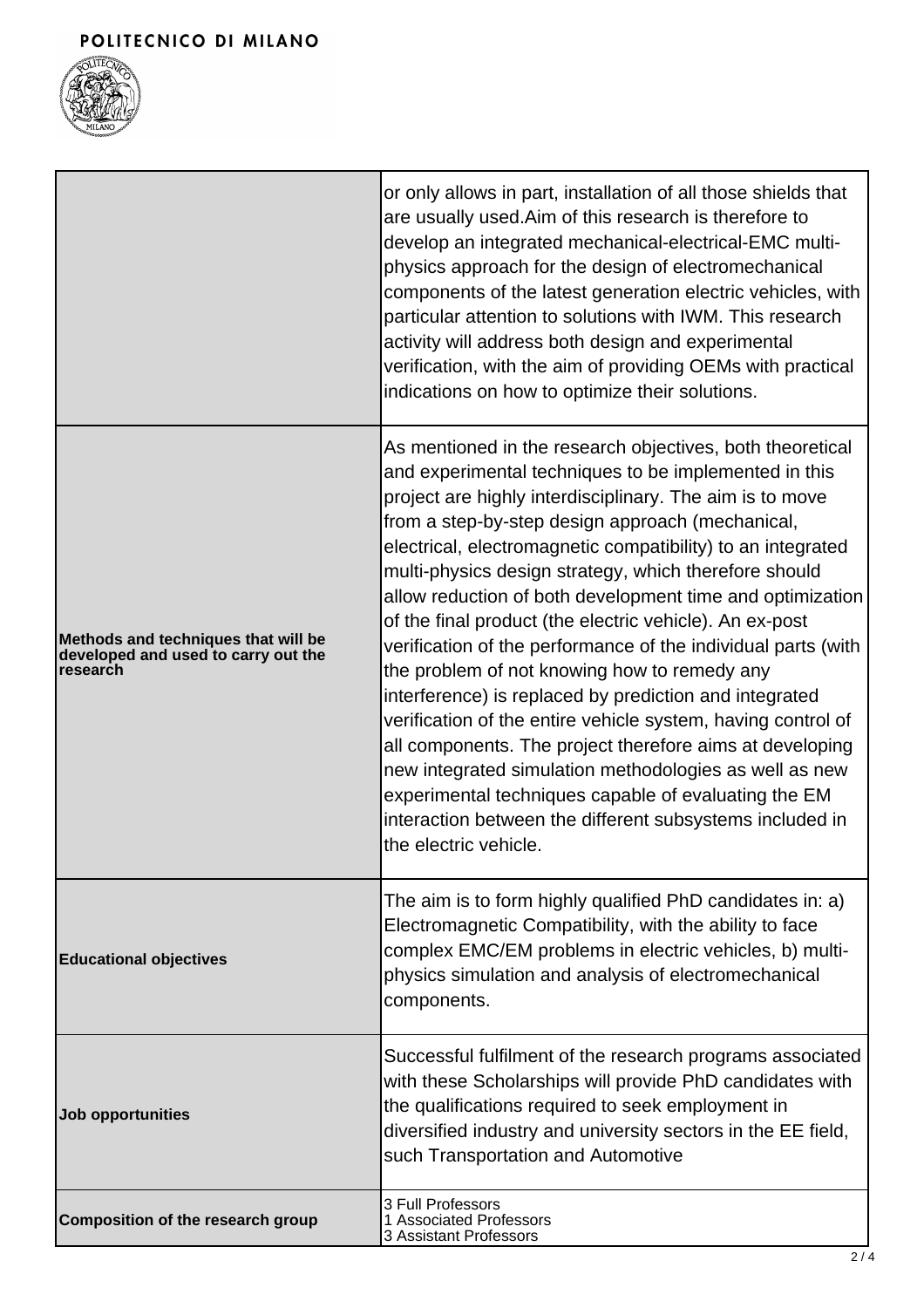## POLITECNICO DI MILANO



|                                | 15 PhD<br>Students                                               |
|--------------------------------|------------------------------------------------------------------|
| Name of the research directors | i, Francesco Castelli Dezza<br>Pianari.<br><i><b>ISergio</b></i> |

#### **Contacts**

Email: sergio.pignari@polimi.it Phone: +39 02 2399 3726 Web-page: http://www.deib.polimi.it/ita/personale/dettagli/68176 https://www.deib.polimi.it/eng/research-lines/details/130

Email: francesco.castellidezza@polimi.it Phone: 02 23998455 Web-page: https://www.mecc.polimi.it/us/research/faculty/faculty/prof-francesco-castelli-dezza/ https://www.mecc.polimi.it/us/research/departmental-laboratories/electric-drives/

| Additional support - Financial aid per PhD student per year (gross amount) |                                                                   |                             |                             |  |
|----------------------------------------------------------------------------|-------------------------------------------------------------------|-----------------------------|-----------------------------|--|
| <b>Housing - Foreign Students</b>                                          | 1st year                                                          | 2nd year                    | 3rd year                    |  |
|                                                                            | $1500.0 \in$<br>per student                                       | 1500.0 €<br>per student     | $1500.0 \in$<br>per student |  |
|                                                                            | max number of financial aid available: 1, given in order of merit |                             |                             |  |
|                                                                            | 1st year                                                          | 2nd year                    | 3rd year                    |  |
| Housing - Out-of-town residents<br>(more than 80Km out of Milano)          | 1000.0 €<br>per student                                           | $1000.0 \in$<br>per student | 1000.0 €<br>per student     |  |
|                                                                            | max number of financial aid available: 1, given in order of merit |                             |                             |  |

| Scholarship Increase for a period abroad |           |  |
|------------------------------------------|-----------|--|
| <b>Amount monthly</b>                    | I597.50 € |  |
| By number of months                      |           |  |

**Additional information: educational activity, teaching assistantship, computer availability, desk availability, any other information**

### **Educational activities:**

Financial aid per PhD student is available for purchase of study books and material, funding for participation in courses, summer schools, workshops and conferences, instrumentations and computer, etc. This amount is equal to 10% of the annual gross amount, for 3 years.

## **Teaching assistantship:**

Availability of funding in recognition of supporting teaching activities by the PhD student. There are various forms of financial aid for activities of support to the teaching practice. The PhD student is encouraged to take part in these activities, within the limits allowed by the regulations.